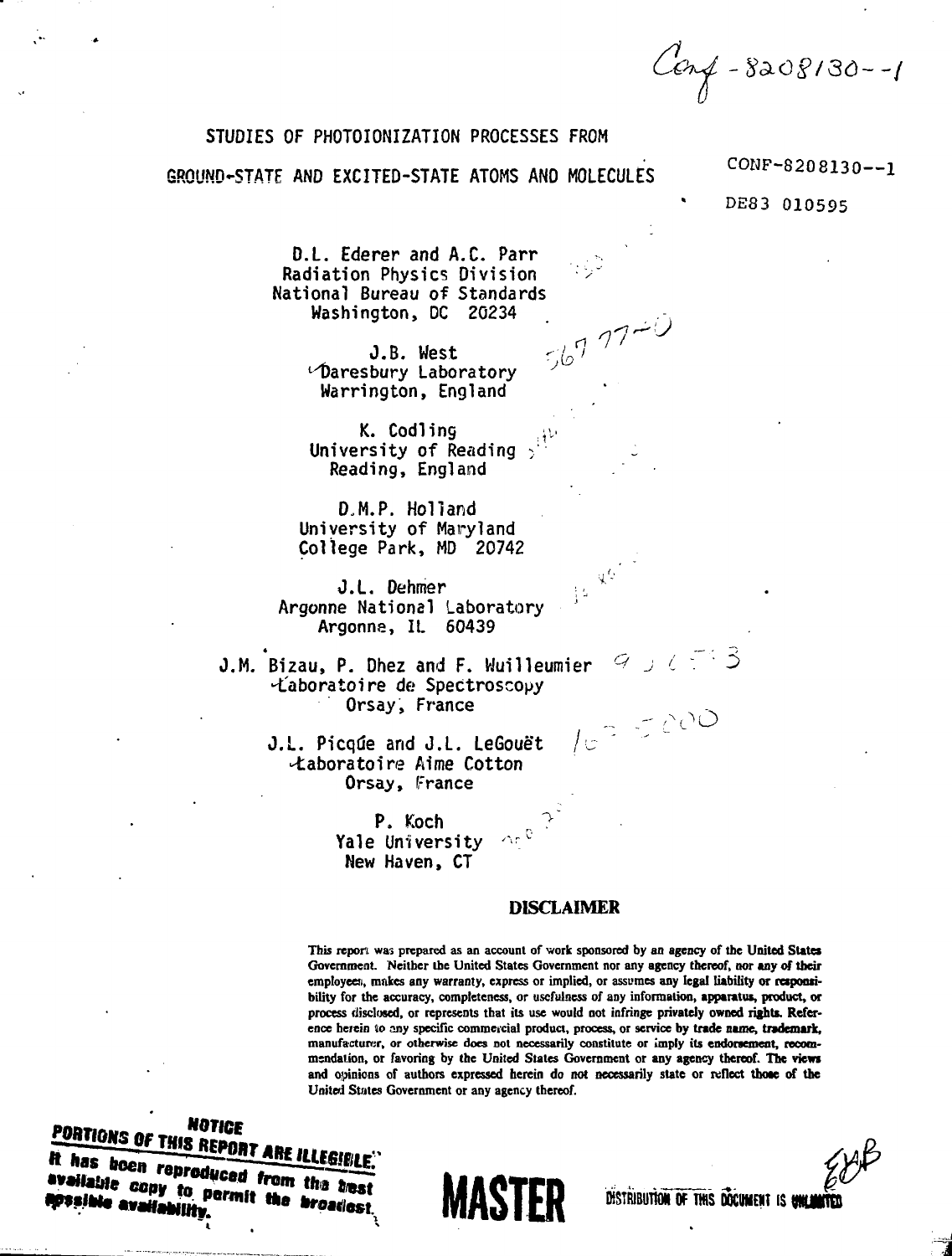## **Abstract**

**Recent triply-differential photoelectron spectroscopy experiments designed for the study of correlation effects in atoms and molecules shall be described. Final-state symmetry of the n=2 state of helium has been determined. The non-Franck-Condon behavior of vibrational branching ratios and large varia'.ons of the angular asymmetry parameter has been observed for shape resonances and autoionizing resonances in CO and other molecules. Recent observations of the photoionization of excited sodium atoms will also be described.**

 $\mathbf{2}$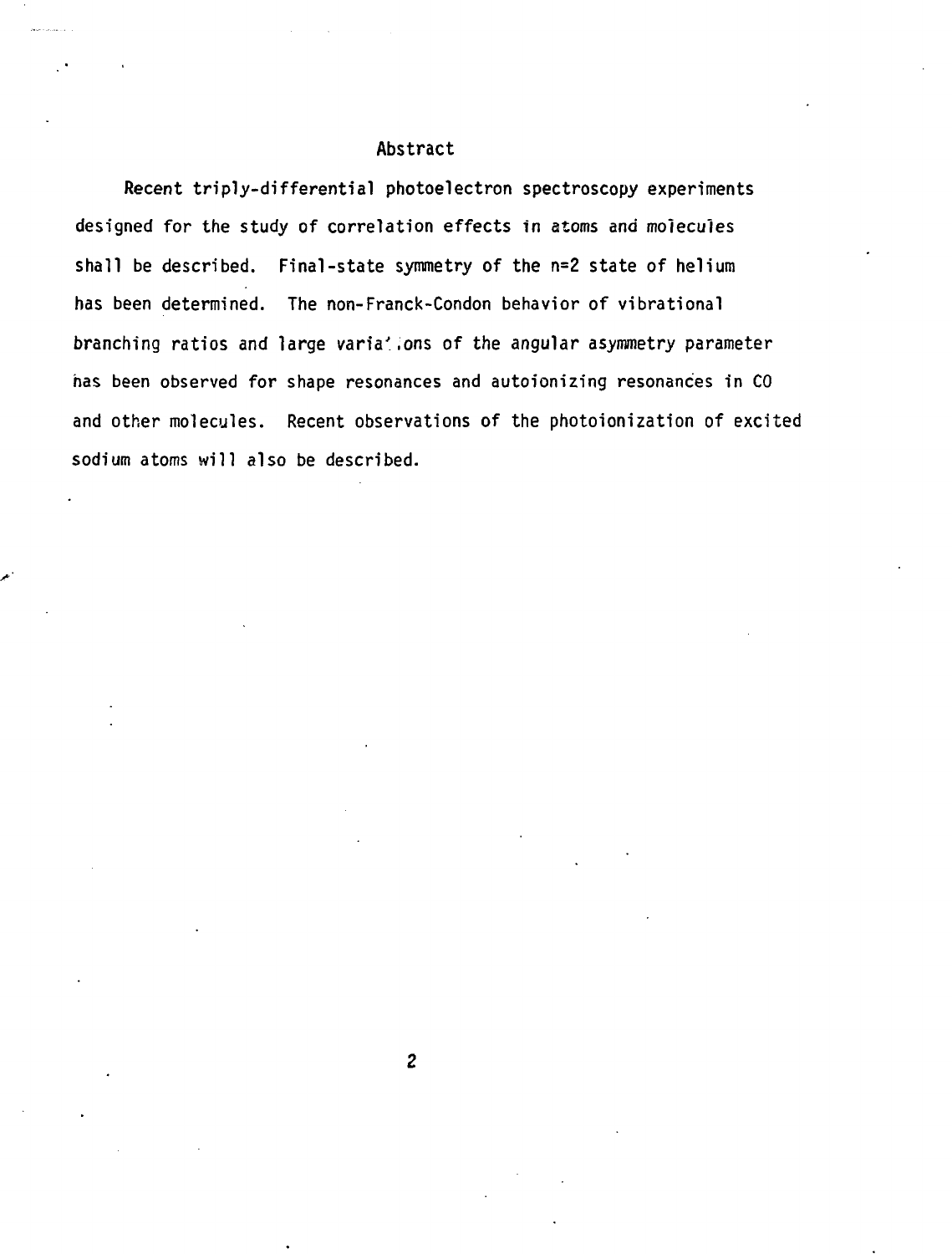# **I. Introduction**

**Studies of photoionization processes in atoms and molecules seek to understand the effects of the correlated motion of the electronstcomprising the system. The central field approximation and molecular orbital calculations reached maturity with the age of the computer, but experimental evidence and the development of advanced techniques to handle the motion of many electrons have revealed some the subtleties of electronic interactions,**

**Correlation between electrons in atoms and molecules can be most effectively studied by exciting or ionizing atoms and molecules in the VUV and soft X-ray region extending over the photon energy range 5-250 eV. The measurement science involved, absorption spectroscopy, photoelectron spectroscopy, and spin polarized photoemission, is at the frontier of atomic and chemical physics. The source which stimulated much of this research and without which much of this research would be impossible is synchrotron radiation. The unique properties of the radiation namely its continuum nature, its polarization and its high intrinsic brightness, are qualities that cannot be found in other sources spanning the photon energy range of interest to atomic and molecular physicists. The information about partial and total cross sections,about angular distributions of photoelectrons and about spin polarized photoemission can provide new insights in such diverse areas as plasma physics, laser devices and astrophysics. The data are also intrinsic interest and the experiments carried out provide important tests of the more sophisticated calculations, that include explicitly electron correlations such as the R-inatirix theory, the Random Phase Approximation (RPA) and the many-body approximation•**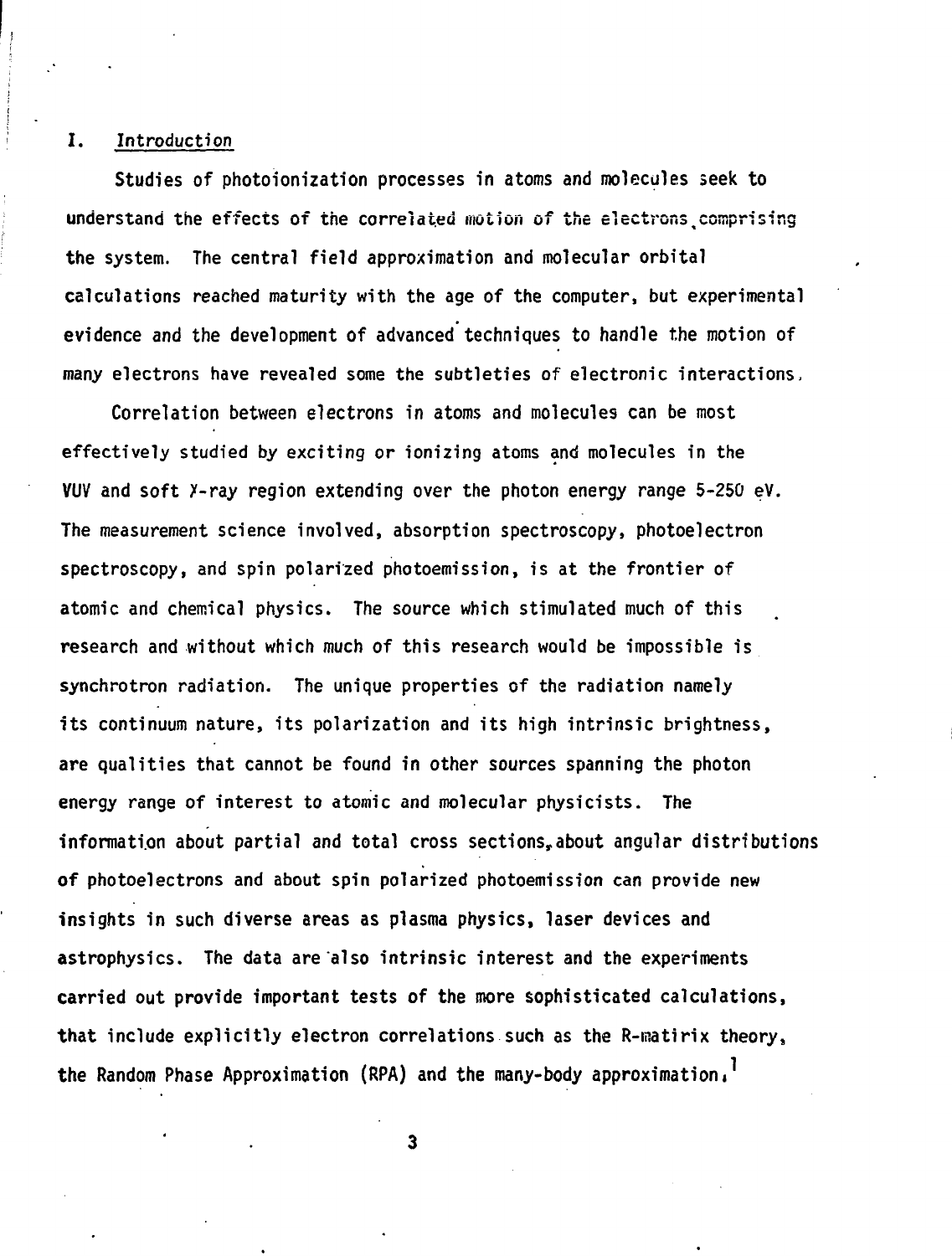**This paper focusses on recent results obtained by photoelectron spectroscopy. Other techniques such as high resolution total absorption spectroscope', with and without applied fields, spin polarized photoemission and polarized fluorescence spectroscopy will be covered by other authors.**

**Photoelectron spectroscopy permits the determination of each dipole accessible final state cross section as a function of photon energy. A measurement of the angular distribution and the energy distribution as a function of photon energy permits in addition to a measurement of the branching ratios and partial cross section of the dipole acessible channels, a measurement of the angular asymmetry parameter; \$. The angular asymmetry parameter yields information about the relative phase of the dipole allowed continuum wavefunctions which complements information about the magnitude and energy dependence of the squared radial dipole matrix elements connecting the initial and final continuum states.**

**While most of the photoionization measurements utilizing synchrotron radiation as a source have been made with the"system in the ground state, the availability of cw dye lasers have opened up the possibility of studying the photoionization of atoms and molecules from an initial 2 state other than the ground state. This new field has just barely been exploited but offers the opportunity to study for example, autoionizing resonances that decay to states of parity opposite to that of the ground state. Furthermore, with lasers one can prepare the atom in a very specific state and study the geometrical properties of the system in addition to the dynamical properties of the atom. This paper will include as an example some very recent photoionization data from laser excited atoms.**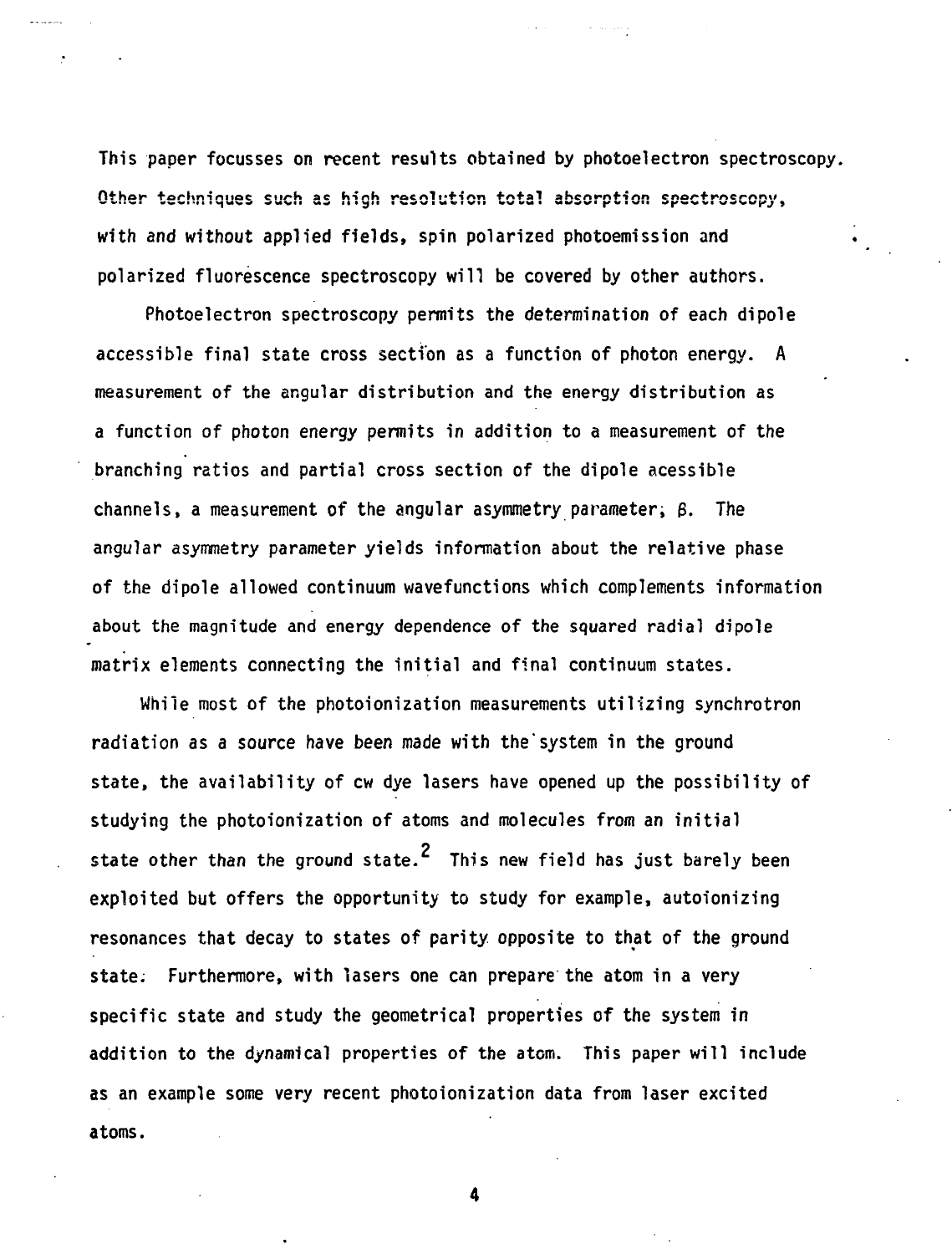### **II. Method**

**When linearly polarized photons interact with randomly oriented atoms and ionize them, the angular distribution of the differential cross section obeys the following relationship:**

$$
\frac{d\sigma_{\mathbf{i}}}{d\Omega} = \frac{\sigma_{\mathbf{i}}}{4\pi} \left[ 1 + \beta_{\mathbf{i}} P_2(\cos \theta) \right], \tag{1}
$$

where  $\beta_i$  and  $\sigma_i$  are the asymmetry parameter and the photoionization **cross section of the i th channel. The angle 8 is the angle between the electron ejection direction and the polarization vector. Formulae can be derived for unpolarized light and for elliptically polarized radiation. If the electron spectrometer is set at an angle 6 equal to 54°44', the**  $\text{so-called magic angle, } P_{2}(\cos \theta) = 0$  and  $\frac{d\sigma_{1}}{dt} = \frac{\sigma_{1}}{2}$ . Thus the geometry of **the electron spectrometer can be arranged so that the partial cross section can be measured directly.**

**Photoelectron spectroscopy has been used with several types of** spectrometers to measure  $\sigma$  and  $\beta$  for a large variety of atoms and molecules. **Recently lasers have been used to prepare atoms and molecules in an excited state and another laser or synchrotron radiation has been used o to photoionize the atom or molecule. In this case Eq (1) is not valid in general and the differential cross section is given by a more general formula ' for an axially symmetric system (i.e., one in which the polarization vectors of the photon beams lie in the same plane) with randomly orientied atoms or molecules in the initial state.**

$$
\frac{d\sigma}{d\Omega} = A_0 \quad (t) + A_2 \quad (t) P_2 \quad (\cos \theta) + A_4 \quad (t) P_4 \quad (\cos \theta). \tag{2}
$$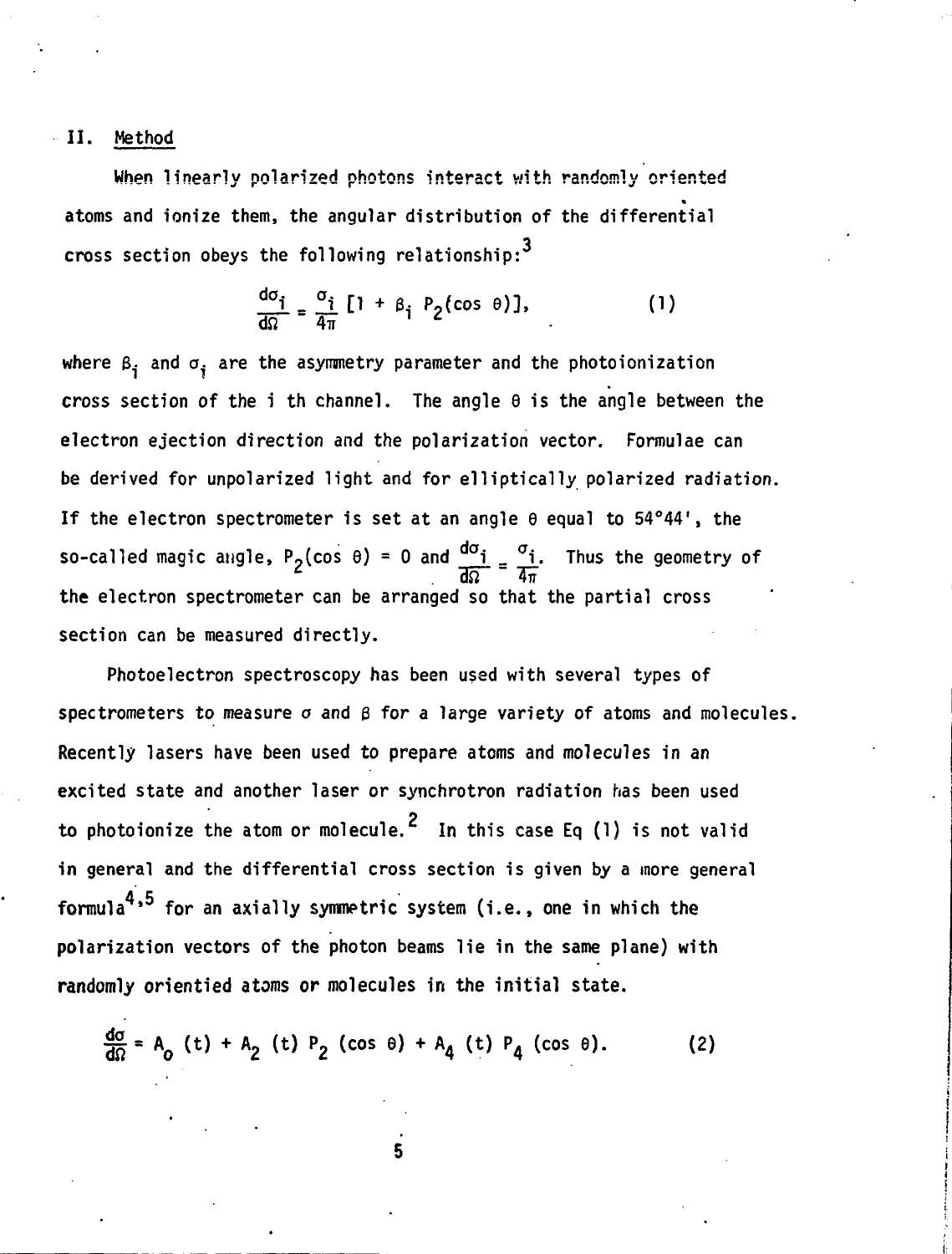**The quantity 8 is the angle between the synchrotron radiation polarization direction and the electron emission direction. The functions Pp(cos 6)** are the Legrendre polynominals of order n and the quantities A<sub>n</sub>(t) are **coefficients which are products of appropriate photoexcitation cross sections, Clebsch-Gordan coefficients and a time dependent factor that accounts for the mixing and beating of the intermediate and/or final states. This in general, would be the formula which would govern the angular dependence of the VUV photoionization cross section of laser excited atoms. Under some experimental conditions, the alignment of the intermediate state may be reduced significantly at laser powers presently available. This reduction in alignment is caused by radiation trapping, which reduces the polarization of the trapped photons relative to that of the incident laser beam. In many circumstances, therefore, a set of operating conditions can be chosen so that the angular dependence of the cross section reduces to Eq (1).**

# **III. Examples**

### **III. A. Helium**

**The Coulomb field provides a unique opportunity to study different theoretical many-body formalisms because the Coulomb force governing the correlated motion of the atomic electron cloud is precisely known. Helium is the simplest system that exhibits correlation effects in the photoionizaton processes. Because of its general importance as a test case, the photoionization cross section has been studied in great detail over a broad energy range. Many sophisticated calculations have been performed.**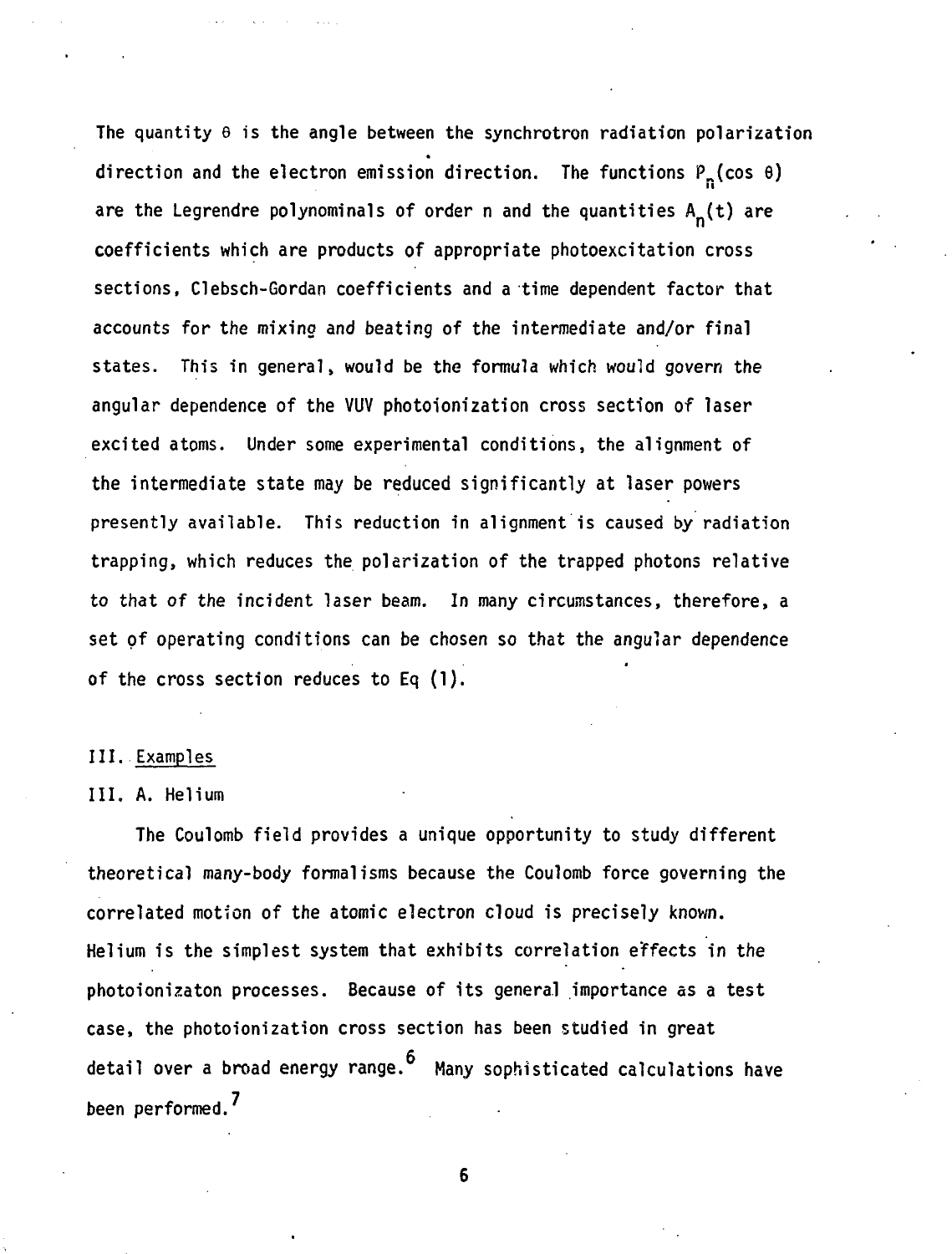**Angle resolved photoelectron spectroscopy has been used with synchrotron radiation to determine the ratio, R, of the 2p to 2s partial photoionization cross sections and the weighted angular asywnetry parameter g for these** Q **two states.**

**The value of the experimentally determined asymmetry parameter, 8, for photoelectrons leaving the ion in the n=2 state is shown as a function of photon energy in Fig. 1. The dash-dot curve is obtained from the** calculated value of  $\sigma_{2n}$  and  $\sigma_{2s}$ , the many body calculation of  $\beta_{2n}$  in Ref. 9 and the fact that  $\beta_{2s}^{\phantom{2}}$ =2. The value of **B** is rather insensitive **the type of model used in the calculation, however the ratio R, shown in Fig. 2, gives a much clearer indication of the model best suited to describe the symmetry in the n=2 state of helium. The values of R suggest that final-state correlation has a dominating influence on R as is shown by calculations that include final-state and ground-state 10 correlation. The close-coupling calculations of Jacobs and Burke**



**Fig.** 1 The asymnetry parameter S vs. photon energy. Present measurements, circles. Calculation of  $\beta_{2D}$  from Ref. 10, solid curve. Calculation from Ref.<sup>6</sup>8 of  $\beta_{2n}$ , dotted curve. Asymmetry parameter  $\beta_{2s}$ =2, dashed line. Calculated value of  $\beta$  with  $\beta_{2s}$  \*2, the present calculation of  $\beta_{2p}$ , and the calculated cross section from Ref. 9 for  $\sigma_{2e}$  and O<sub>2n</sub>, dot-dashed curve.



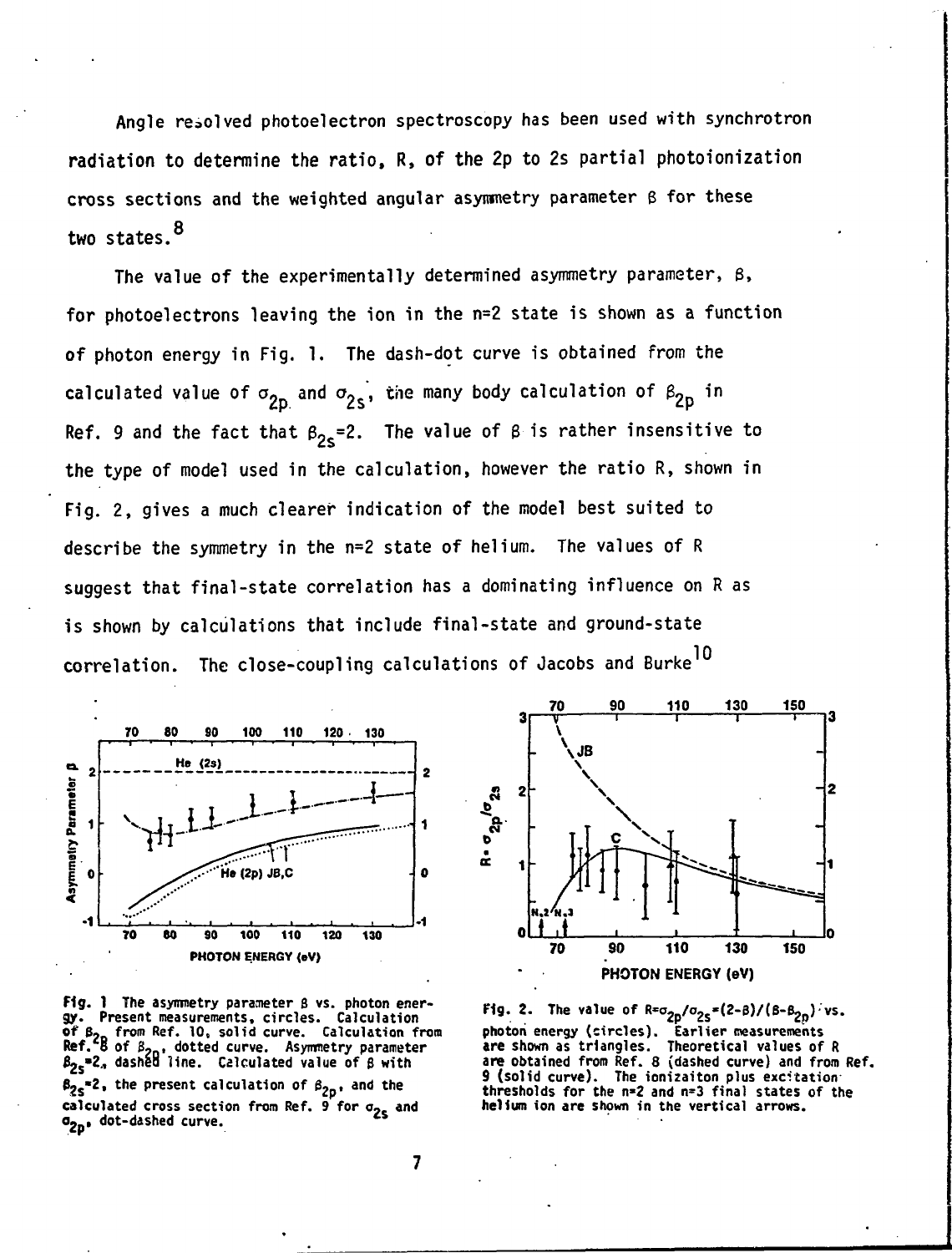**suggest the cross section near threshold is dominated by the photoionization process that leaves the ion predominantly in the 2p state. By contrast, the many-body calculation of Ref. 9 suggests that the cross sectidn is dominated by the photoionizaton process that leaves the ion in the 2s state at threshold. At high photon energies the sudden approximation becomes more appropriate and R approaches zero as it.becomes a measure of overlap between the hydrogenic 2s final state and the correlated initial state.**

## **III. B. Carbon Monoxide**

**The carbon monoxide molecule is an interesting case that exhibits many of the phenomena that can be studied by photoelectron spectroscopy. It has been thoroughly studied using many different experimental techniques.' The total cross section the dissociation ionization and double ionization cross sections have been measured, the partial cross sections have** been obtained for the outer valence orbitals<sup>12</sup> and the inner valence orbitals.<sup>13</sup> Space does not permit an exhaustive review of the work<sup>14</sup> on this molecule; only a few of the dynamical properties of the molecule will be described.

The partial cross section for the  $x^2\overline{z}^+$  and the  $B^2\overline{z}^+$  electronic 2 + 2 + **The partial cross section for the X Z and the B E electronic states of CO exhibit a shape resonance. These resonances were observed by Plummer et al and interpreted by Davenport. Later Dehmer et al predicted that the vibrational branching ratios and the 8 parameters for the vibrational levels would show a dramatic variation in the region of the shape resonance due to the coupling the electronic and the nuclear motion of the molecule. This effect was observed<sup>14</sup>' <sup>17</sup> in the X<sup>2</sup> Z +**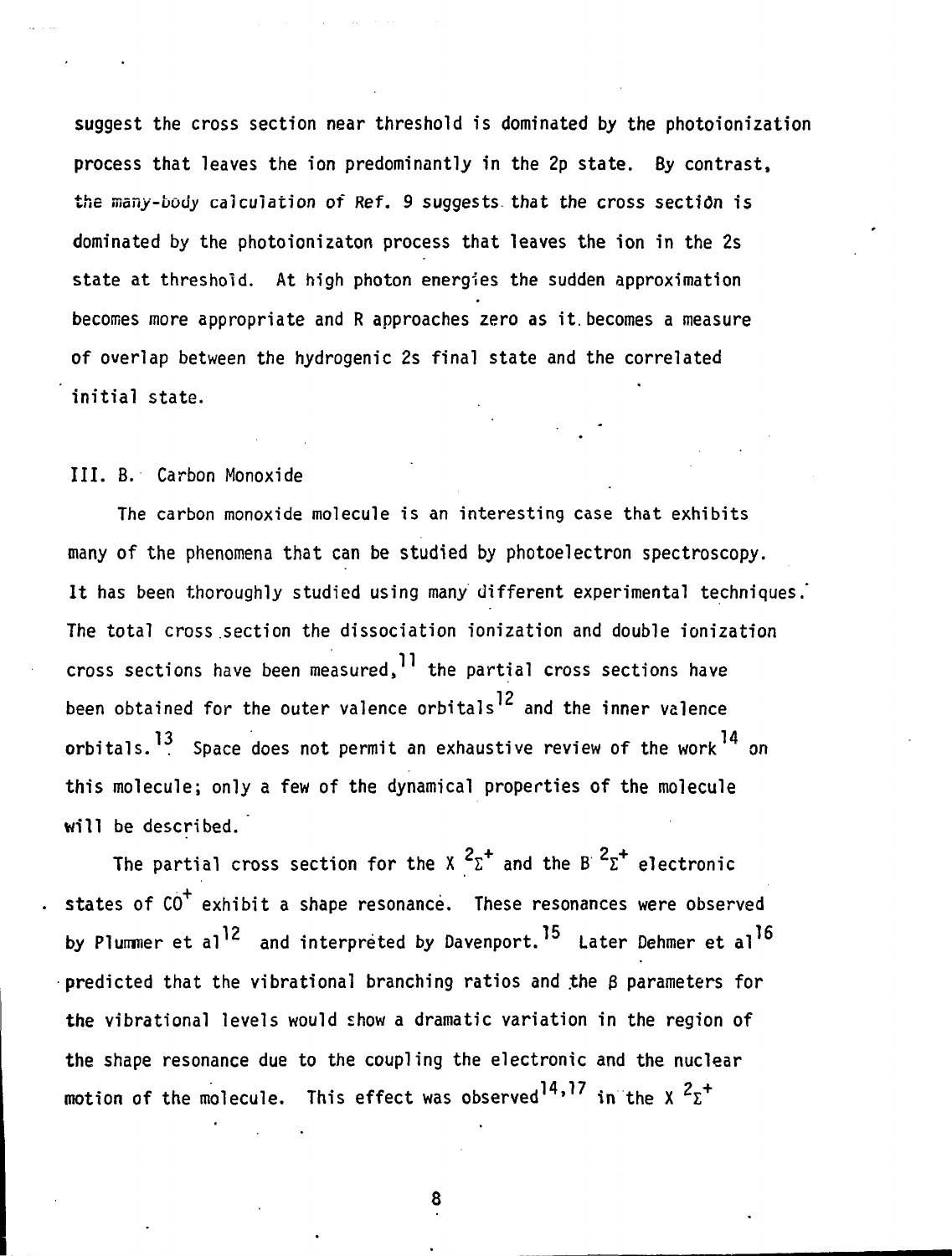

Fig. 3 Photoionization branching ratios for the **v=0-3 levels of CO** $^+$  **X**  $^2$ z $^+$ .

**electronic state with an electron spectrometer capable of resolving the vibrational structure. The variation of the branching ratio as a function of photon energy is shown in Fig. 3 and the variation of the value of**  $\beta$  for the different vibrational levels of the X  $2z^+$  electronic state is **shown in Fig. 4. Below hv^21eV the main vibrational effects are caused by unresolved autoionization structure and threshold effects associated 2 + + with the B z state of CO . Above 21eV the structure is caused mainly by the shape resonance centered at about 24eV. These v-dependent changes in 8 and the branching ratios have been observed in other molecules**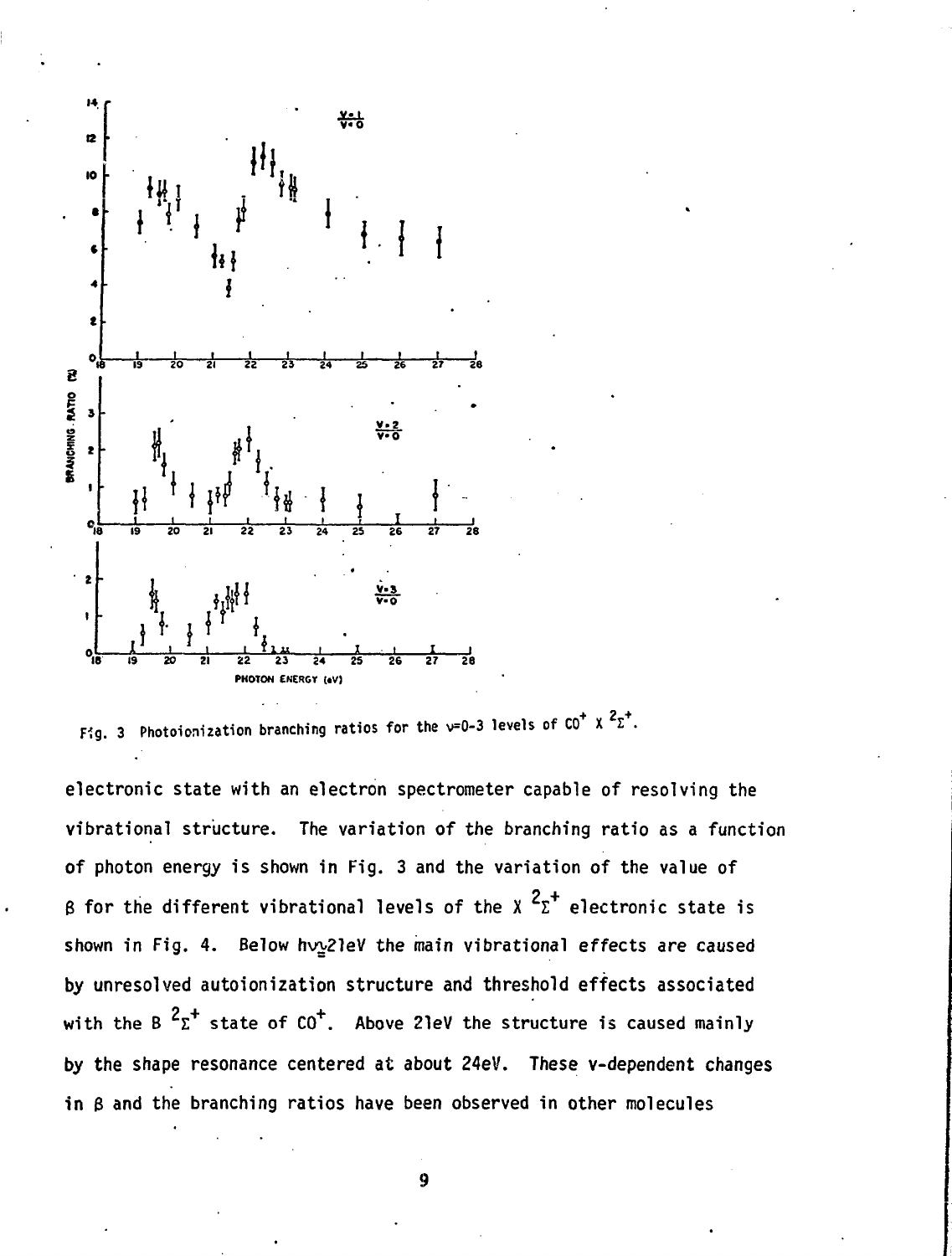

**Fig. 4 Photoelectron asymmetry parameters tor the v=0-3 vibrational levels of CO X<sup>c</sup>z in the range 16 eV<hv <26eV of CO<sup>T</sup> X <sup>2</sup>C<sup>T</sup> in the range 16 eV<hv <26eV<br>The open circles are data by HancocK and** Samson using He<sub>i</sub> resonances radiation.<br>The dashed lines are hand drawn to **illustrate the discussion in the text.**

exhibiting shape resonances<sup>18,19</sup> and show: that a broad pattern of deviation from the Franck-f-ondon vibrational intensity distribution can be expected in a shape resonance; that the pattern in CO qualitatively confirms a predicted pattern in  $N<sub>2</sub>$  and that the observed behavior reflects the v-dependent resonance profile which, in turn, depends on the relative position and shapes of the initial- and final-state potential energy curves.

**20 A detailed high resolution study which spans an autoionizing resonance in CO yields similar behavior, a large variation of 8 and a non-Franck-Condon behavior of the branching ratios in the resonance region.**

**III. C. Even-parity Autoionization Resonances in Laser Excited Sodium**

It is possible<sup>2</sup> to producesby step wise excitation (laser plus VUV) **even parity autoionizing resonances. These are detected by electron**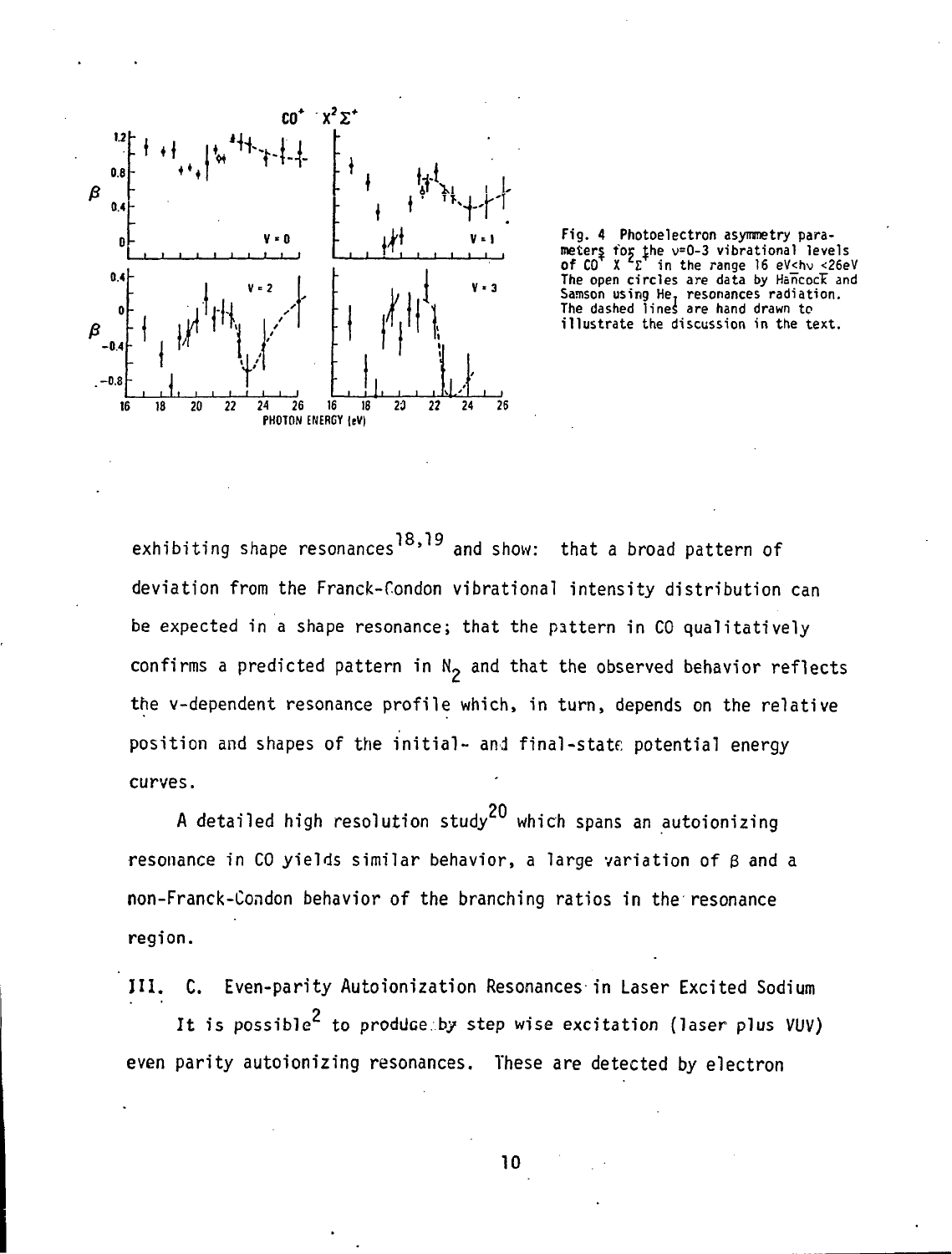**spectroscopy. For example if one sets a VUV monochromator at 31.4eV the photon energy corresponds to the excitation<sup>21</sup>**  $2p^52p^2P \rightarrow 2p^5$  **(3s3p<sup>1</sup>P)<sup>2</sup>D<sub>5/2</sub>. The upper frame of Figure 5 shows a spectrum obtained at that energy without the laser. The small peak near 26.5eV kinetic energy is due to the direct ionization of 3s electrons. The feature between 24-25eV kinetic energy is due -o ionization of 2p electrons by 61.SeV photons transmitted by the monochromator in second order. The lower frame of Figure 5 shows the photoelectron spectrum with the laser tuned to the**  $\frac{2s}{\lambda/2}$   $\rightarrow$  3p  $\frac{2p}{3/2}$  transition. The intense feature near 28.5eV kinetic





**energy is due to the decay of the even-parity autoionizing resonances excited by step-wise laser plus VUV photon absorption.** The area<sup>22</sup> N<sub>hv</sub> of **the photoelectron peak for 2p photoionizaiton of the laser-excited atoms is proportional to the product of the excited state density and the photoionization cross section o(hv):**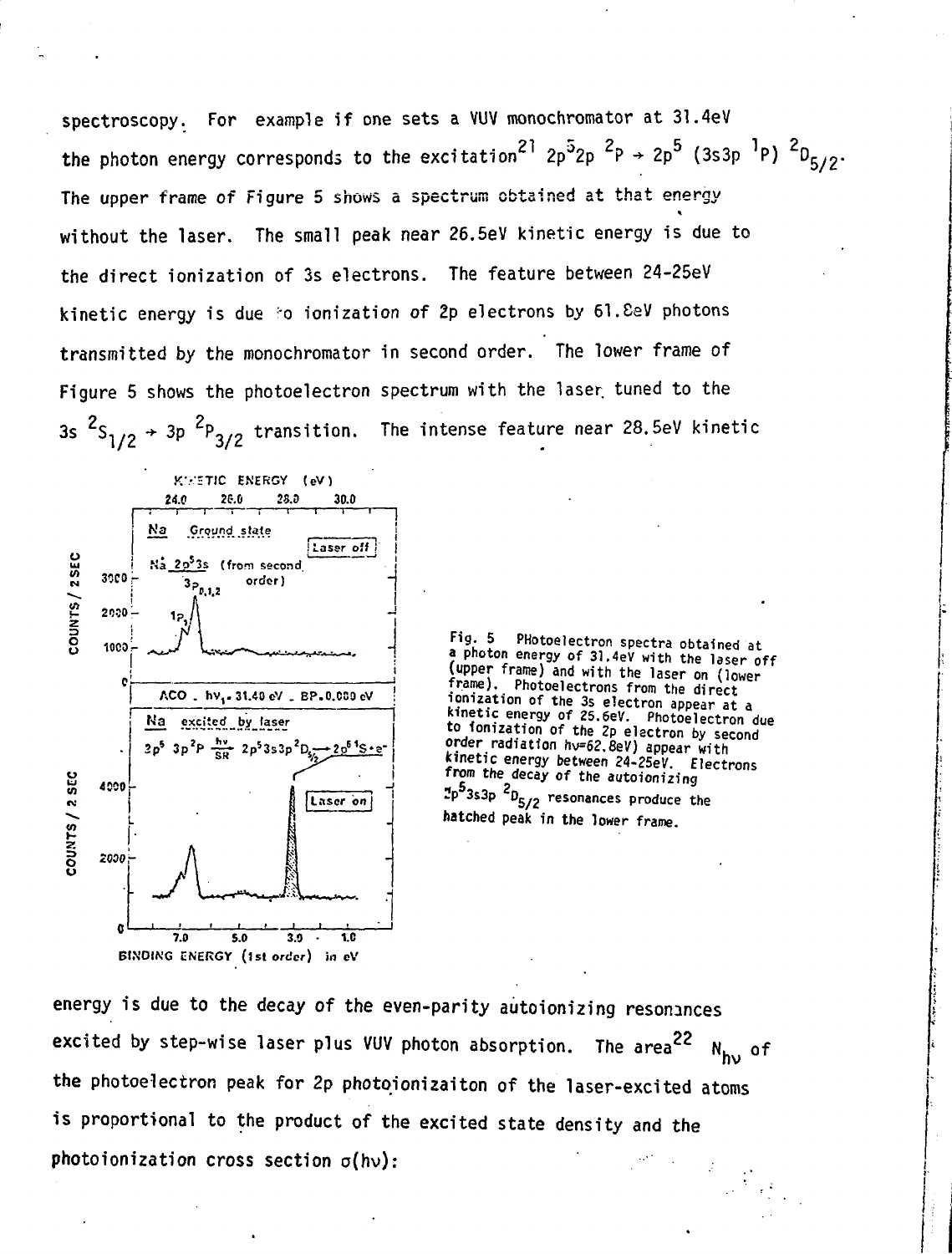$$
N_{hv} = Kl_{hv} h_{lv} n_{3p} \sigma(n\nu) \Delta E,
$$
\nwhere K is the spectrometer constant,  $I_{hv}$  is the photon flux at energy  
\nhy;  $E_{hv}$  is the kinetic energy of the photoelectron,  $n_{3p}$  is the density  
\nof laser-excited atoms and  $\Delta E$  is the monochromator band pass. Similarly  
\nthe integrated area  $N_R$  of the photoelectron peak for the autoinizing  
\nresonance given by:

$$
N_R = K I_R E_R n_{3p} \int \Delta E_R \frac{df_R}{d\epsilon} d\epsilon, \qquad (4)
$$

 $\overline{1}$ 

where  $I_R$  is the photon flux at the resonance excitation energy,  $E_R$  is the kinetic energy of the decay electron and  $\Delta E_R$  is the monochromator **bandpass. Since usually the monochromator bandpass is much larger than the width of the resonance, the integral over the oscillator strength enS1 ^ d — in Ec\* ^ can '3e re P ^ ace ^ by the oscillator strength of the resonance**  $f_R$  The ratio of Eq (4) to Eq (3) yields:

$$
f_R = \frac{I_{hv}}{I_R} \frac{E_{hv}}{E_R} \text{[o(hv)} \quad \text{aEJ } \frac{N_R}{N_{hv}} \tag{5}
$$

**All terms on the right hand side of Eq (5) can be determined experimentally If we either measure o(hv) or assume that it equals the 2p photoionization cross section for ground state sodium we can obtain a numerical value**

# **IV. Conclusions**

**forf<sup>R</sup> .**

K.

**In this paper, a few examples have been given that demonstrate the versitility of photoelectron spectrosopy. In the future, the scientific community can look forward to detailed high resolution measurements of partial photoionizaton cross sections, angular distribution of photoelectrons, oscillator strength for autoionizing resonances, all as a function of**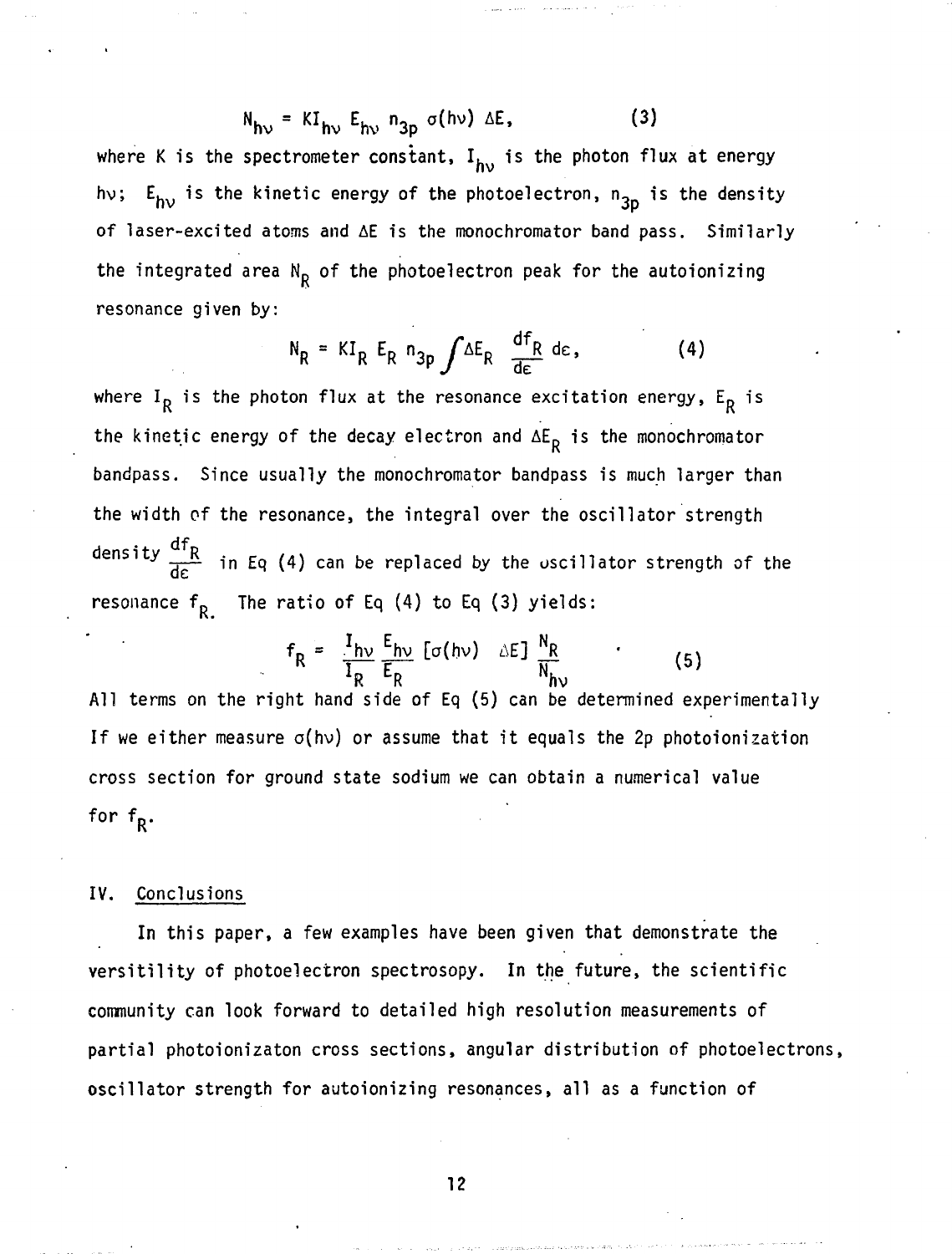**the state of specific valence excitation which include alignment or orientiation of laser prepared intermediate states.**

#### **V. Acknowledgments**

**This work was supported in part by the following agencies: the U.S. Department of Energy, the Office of Naval Research, the Centre National de la Recherche Scientifique, France and by NATO Grant Nos. 1939 and 1935.**

#### **References**

- 1. For recent reviews on this subject see: M. Ya. Amusia, Appl. Opt. 19, **4042 (1980); A.F. Starace ibid, p. 4051.**
- **2. J.M. Bizau, F. Wuilleumier, P. Dhez, D.L. Ederer, J.L. Picque\* , J.L. LeGouet and P. Koch, Proc. of "Laser Techniques for Extreme Ultraviolet Spectroscopy" Conference, Boulder, CO, March, 1982 (to be published).**
- **3. J. Cooper and R.N. Zare, 1969, in "Lectures in Theoretical Physics" edited by S. Geltman, K.T. Mahanthappa and W.E..Britten (Gordon and Breach, New York) Vol. XI-C pp. 317-337.**
- **4. T. Hellmuth, G. Leuchs, S.J. Smith and H. Walther, "Lasers and Applications" edited by W.O.N. Guimars, C.-T. Lin and A. Mooradian, (Springer, Berlin-Heidelber, 1981).**
- **5. J.C. Hansen, J.A. Duncanson, Jr., R.-L. Chien and R.S. Berry, Phys. Rev. A 21\_, (1980).**
- **6. Measurements of the total absorption cross section are summarized in G.V. Marr, J. Phys. B TJ\_, L12 (1978); J.8. West and G.V. Marr, Proc. Roy. Soc. London, Ser. A 349 (1976) and references therein.**
- **7. Calculation of the total cross section have been summarized by P.G. Burke, in "Atomic Processes and Applications," edited by P.G. Burke and B.L. Moiseiwitsch (North-Holland, Amsterdam, 1976), p. 200; and M. Ya. Amusia, N.A. Cherepkov, V. Radjevic and D. Zivanovic, J. Phys. B 9, L469 (1976).**
- **8. J.M. Bizau, F. Wuilleumier, P. Dhez, D.L. Ederer, T.N. Chang, S. Krummacher and V. Schmidt, Phys. Rev. Lett. 48, 588 (1982).**
- **9. T.N. Chang, J. Phys. B JJ3, L551 (1980).**
- **10. V.L. Jacobs and P.G. Burke, J. Phys. B 5, L67 (1972).**
- **11. J.A.R. Samson and J.L. Gardner, J. Electron Spectrosc. Relat. Phenom. 8, 35 (1976).**